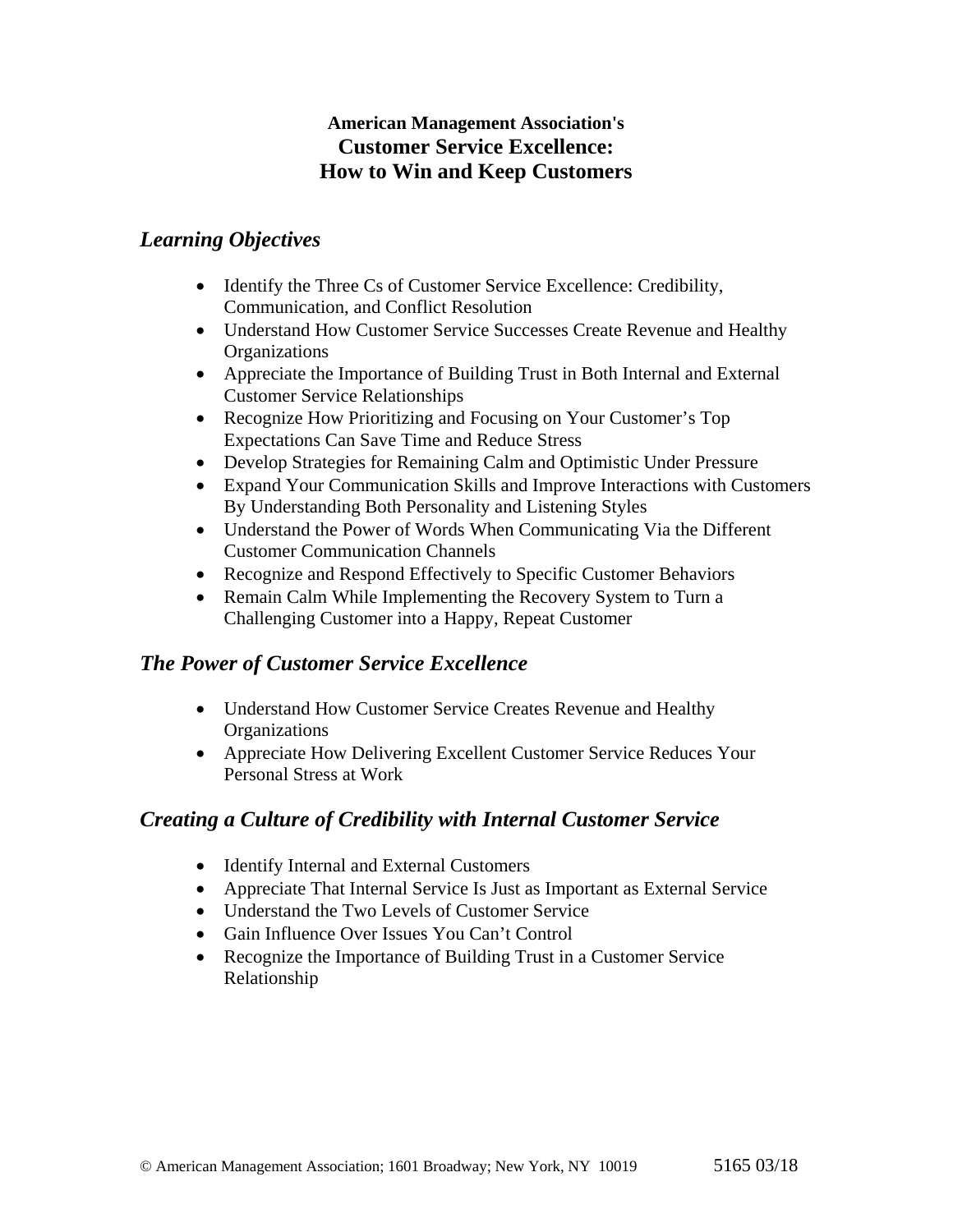# *Building Credibility By Managing Customer Expectations*

- Discuss the Role of Perception in Satisfying Customers' Expectations
- Identify the Source of Customers' Expectations
- Determine Customers' Top Expectations
- Recognize How Prioritizing and Focusing on Customers' Top Expectations Can Save Time and Reduce Stress

#### *Managing Conflict with Professionalism Under Pressure*

- Understand How Emotions Are Created
- Develop Mental Strategies for Remaining Calm and Optimistic Under Pressure
- Use Body Language to Manage Your Emotional States
- Change Emotional States to Avoid Negative Carryover

## *Effective Communication Styles for Customer Satisfaction*

- Understand Your Own Personality Style
- Identify the Personality Styles of Others
- Use Personality Styles to Communicate with Your Customers Based on Their Preferences
- Expand Your Communication Skills for Better Results with Customers

## *Effective Communication with Personalized Listening Skills*

- Enhance Listening Strengths
- Reduce Listening Liabilities
- Identify Your Customers' Listening Styles and Your Own
- Build Rapport with Customers and Expand Your Influence

## *Customer Communication Channels and the Power of Words*

- Identify the Different Types of Customer Communication Channels
- Appreciate the Power of Words
- Use Persuasive Language Patterns
- Identify Techniques to Stand Out on the Telephone
- Compose Email Correspondence That Customers Will Read, Understand, and Appreciate
- Use the Power of Social Media to Enhance Customer Service